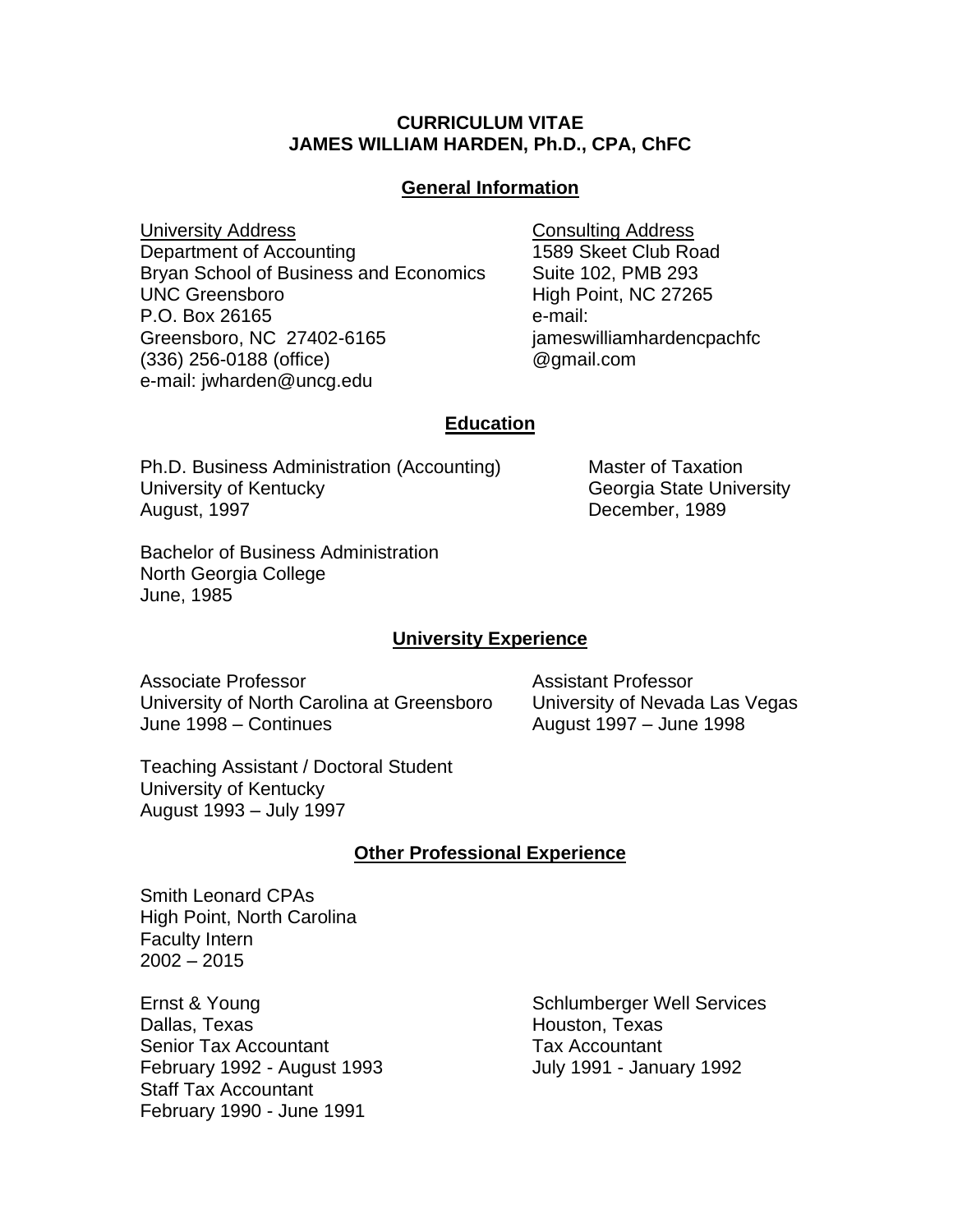## **Professional Certification**

Certified Public Accountant Chartered Financial Consultant

## **Professional Affiliations**

American Accounting Association American Taxation Association National Tax Association American Institute of Certified Public Accountants North Carolina Association of CPAs

### **Interests**

Tax, Managerial, Financial

### **Research**

#### **Publications**

Hardeck, I., Harden, J.W., and D.R. Upton. (2019). Consumer Reactions to Tax Avoidance – Evidence from the United States and Germany. *Journal of Business Ethics*, DOI 10.1007/s10551-019-04292-8.

Curatola, A.P. and J.W. Harden. (2019). Final Rules Developed for the Section 199A Deduction. *Journal of Financial Service Professionals*. 73(5) September, 44-54.

Harden, J.W. and D. Upton. (2019). IRS Provides Friendly Guidance on Meals. *Strategic Finance.* 100(11) May, 19-20.

Curatola, A.P. and J.W. Harden. (2019). Implications of the New Flow-through Deduction for Financial Service Professionals. *Journal of Financial Service Professionals.* 73(1) January, 85-96.

Curatola, A.P., Harden, J.W., and D.R. Upton. (2018). The Tax Cuts and Jobs Act: Implications for Financial Professionals. *Journal of Financial Service Professionals*. 72(4) July, 62-76.

Harden, J.W. and D.R. Upton. (2018). Regulatory Changes Impacting Partnerships: An Opportunity for Financial Professionals. *Journal of Financial Service Professionals*. 72(2) March, 85-93.

Harden, J.W. and D. Upton. (2018). Health Reimbursement Arrangements in Small Businesses. *Strategic Finance*. 99(8) February, 16-18.

Harden, J.W. and D.R. Upton. (2016). Backdoor Roths: Still the Standard of 'Can I Get Away with It?'. *Tax Notes.* 152(12) September 19, 1735-1736.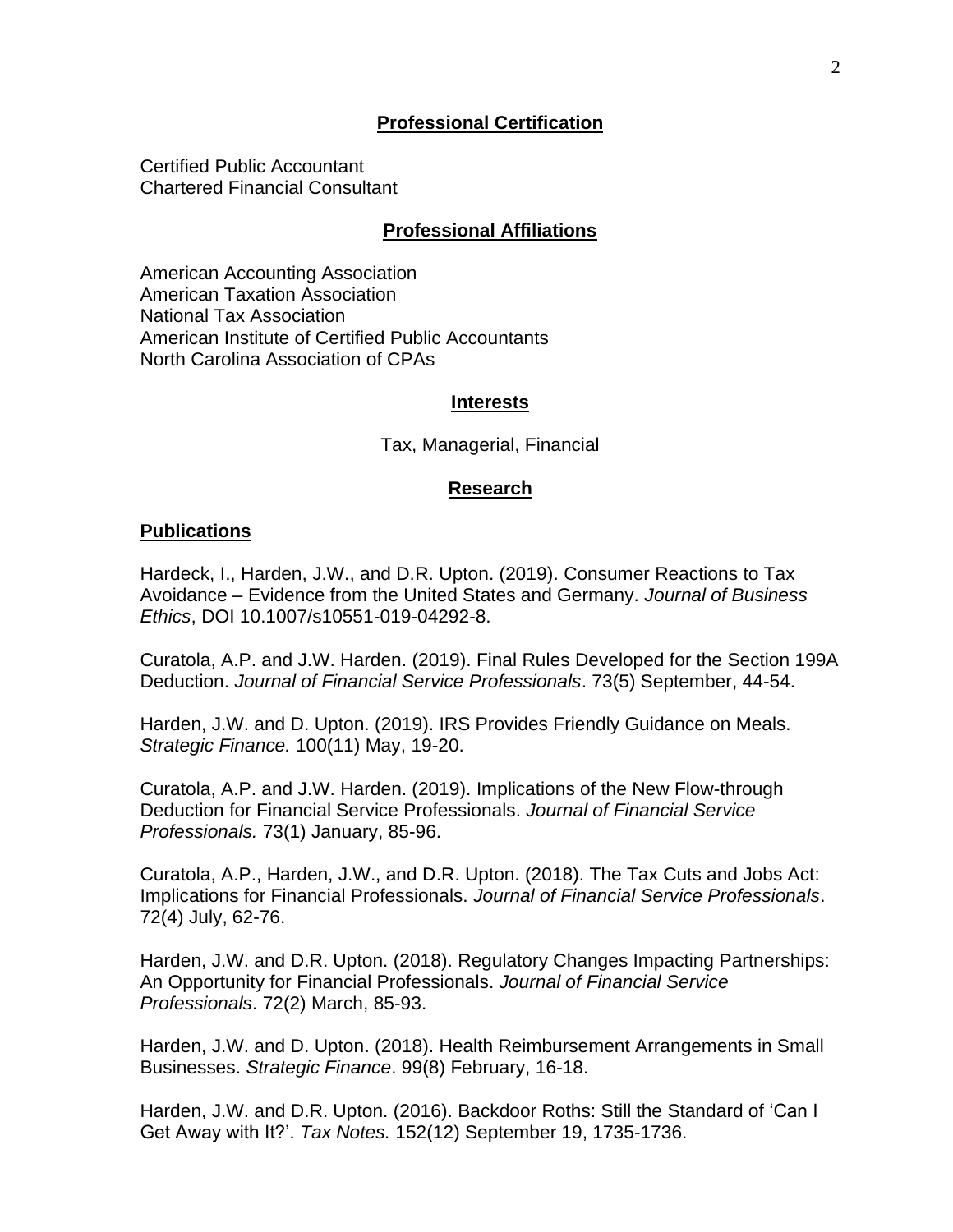Biggart, T.B. and J.W. Harden. (2016). IRS Updates the De Minimis Rule. *Strategic Finance*. 97(11) May, 13-14.

Harden, J.W. and D. R. Upton. (2016). An Introduction to the Use of the Balanced Scorecard for Performance Evaluation by Financial Professionals. *Journal of Financial Service Professionals*. 70(2) March, 81-88.

Harden, J.W. and D. R. Upton. (2015) Backdoor Roths: The Ethical Standard of 'Can I Get Away with It?'. *Tax Notes.* 149(8) November 23, 1067-1069.

Biggart, T.B. and J.W. Harden. (2015). Small-Business and Self-Employed Medical Plan Issues: Recent IRS Guidance. *Journal of Financial Service Professionals*. 69(4) July, 62-70.

Biggart, T.B. and J.W. Harden. (2015). The Simplified Home Office Deduction. *Strategic Finance*. 96(12) June, 12-14.

Biggart, T.B., Harden, J.W. and D.R. Upton. (2014). The De Minimis Rule for Capitalizing Tangible Assets. *Strategic Finance*. 95(8) February,10-12.

Aalberts, R.J., Biggart, T.B. and J.W. Harden. (2013). Tax and Financial Planning for Same-Sex Couples in Light of Windsor. *Journal of Financial Services Professionals.* 67(5) September, 64-74.

Biggart, T.B. and J.W. Harden. (2012). Tax Reform and Political Constituencies. *Strategic Finance*. 94(1) July, 10-12, 61.

Biggart, T.B. and J.W. Harden (2012). The Church of the Divine Lemonade Revisited: We've Just Renamed it the Church of the Divine Leather Ball. *The Exempt Organization Tax Review*. 69(6) June, 557-559.

Harden, J.W. and D.R. Upton (2011). How States Are Responding to Related-Party Intangible Fees. *State Tax Notes.* November 21, 543-545.

Biggart, T.B. and J.W. Harden (2011). Economic Substance Codification. *Strategic Finance.* 93(7) January, 10-11.

Biggart, T.B., Burney, L.L., Flanagan, R. and J.W. Harden. (2010). Is a Balanced Scorecard Useful in a Competitive Retail Environment? *Management Accounting Quarterly.* 12(1) Fall, 1-12.

Biggart, T.B. and J.W. Harden. (2009). ARRA and Business Tax Provisions. *Strategic Finance.* 91(1) July, 10-12.

Mascha, M.F., Harden, J.W. and J. Trebby. (2009). Trading in CO2 Credits: Tax Issues to Consider. *The CPA Journal.* 79(1) January, 42-47.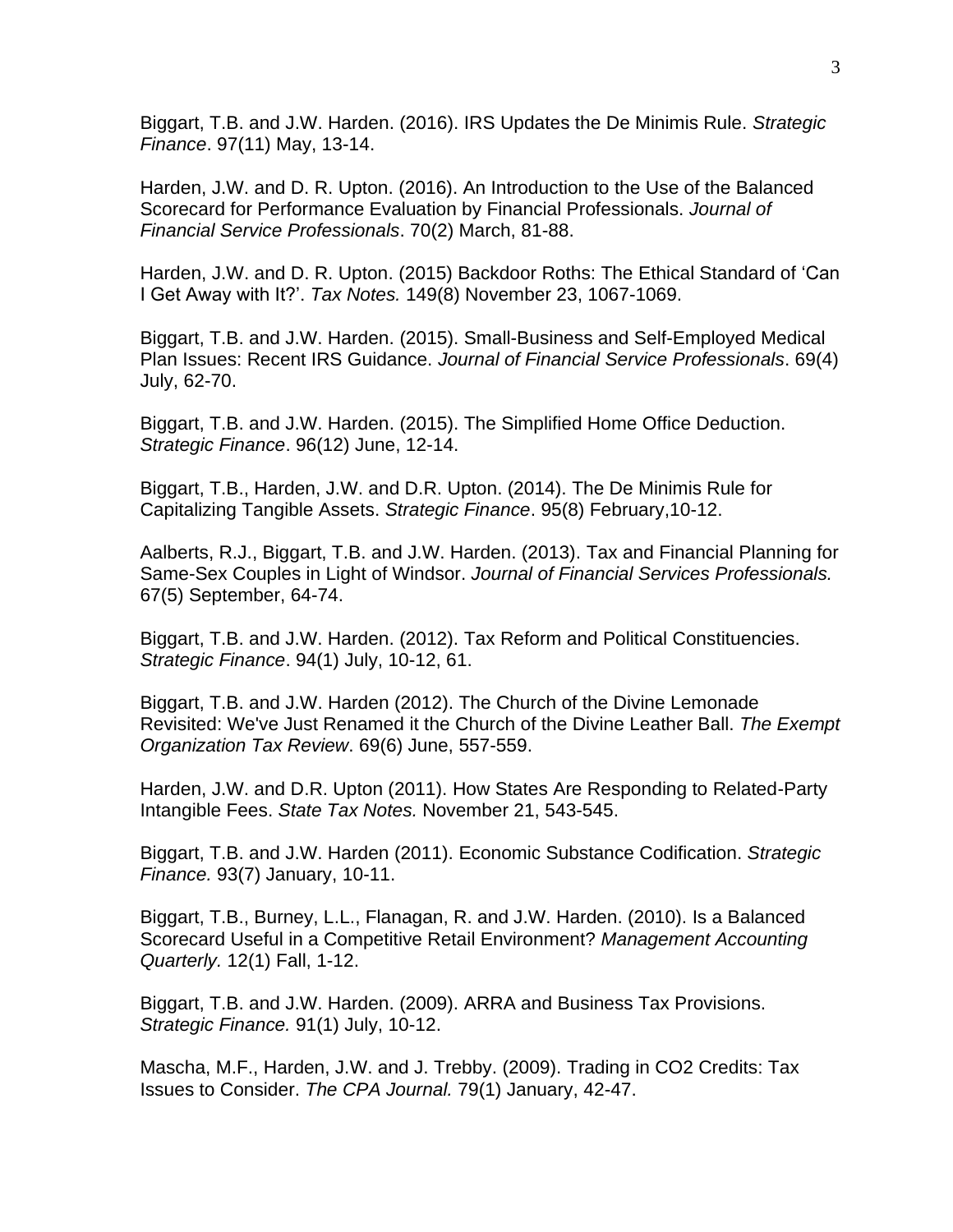Biggart, T.B., Harden, J.W. and J.R. Livingstone. (2009). Tax Implications and Reponses for the Market Collapse. *Journal of Financial Service Professionals.* 63(1) January, 69-76.

Biggart, T.B. and J.W. Harden. (2008). The Economic Stimulus Act of 2008: Depreciation Provisions. *Strategic Finance.* 90(5) November, 15-16.

Biggart, T.B. and J.W. Harden. (2008). AMT Relief: In Not too Little, Definitely too Late. *Strategic Finance.* 89(9) March, 12-14.

Biggart, T.B., Harden, J.W. and J.R. Livingstone. (2007). Small Business and Work Opportunity Tax Act of 2007. *Journal of Financial Service Professionals*. 61(5) September, 58-64.

Biggart, T.B. and J.W. Harden. (2007). AMT Credit Relief for Losses on ISO Stock Sales. *Strategic Finance*. 89(1) July, 13-14, 61.

Harden, J.W., Dilley, S.C. and T.B. Biggart. (2006). Expanded Professional Liability: The Implications of Circular 230 for Financial Professionals. *Journal of Financial Service Professionals*. 60(6) November, 44-51.

Harden, J.W. and T.B. Biggart. (2006). Washington Should Listen to Washington. *Tax Notes.* 112(2) July 10, 169-171.

Biggart, T.B., Harden, J.W. and J.R. Livingstone. (2005). International Provisions of the Jobs Creation Act. *Strategic Finance*. 86(11) May, 13-14.

Livingstone, J.R., Harden, J.W. and T.B. Biggart. (2005). The American Jobs Creation Act of 2004: A Review of Key Provisions. *Journal of Financial Service Professionals*. 59(1) January, 80-92.

Harden, J.W. and T.B. Biggart. (2004). Advance Pricing Agreements: A Chance for Certainty in the Midst of Chaos. Part 2. *Strategic Finance.* 86(4) October, 11-12.

Harden, J.W. and T.B. Biggart. (2004). Advance Pricing Agreements: A Chance for Certainty in the Midst of Chaos. Part 1. *Strategic Finance.* 86(3) September, 12-14.

Harden, J.W., Biggart, T.B. and K.A. Richmond. (2003). Jobs and Growth Tax Relief Reconciliation Act of 2003: A Financial Professional's Overview. *Journal of Financial Service Professionals*. 57(5) September, 36-44.

Biggart, T.B., Harden, J.W. and J. Munns. (2003). The IRS Expands the Use of the Cash Method: Help for Small Business Taxpayers. *Strategic Finance*. 84(12) June, 15-16.

Harden, J.W. and W.H. Hoyt. (2003). Do States Choose Their Mix of Taxes to Minimize Employment Losses. *National Tax Journal*. 56(1) March, 7-26.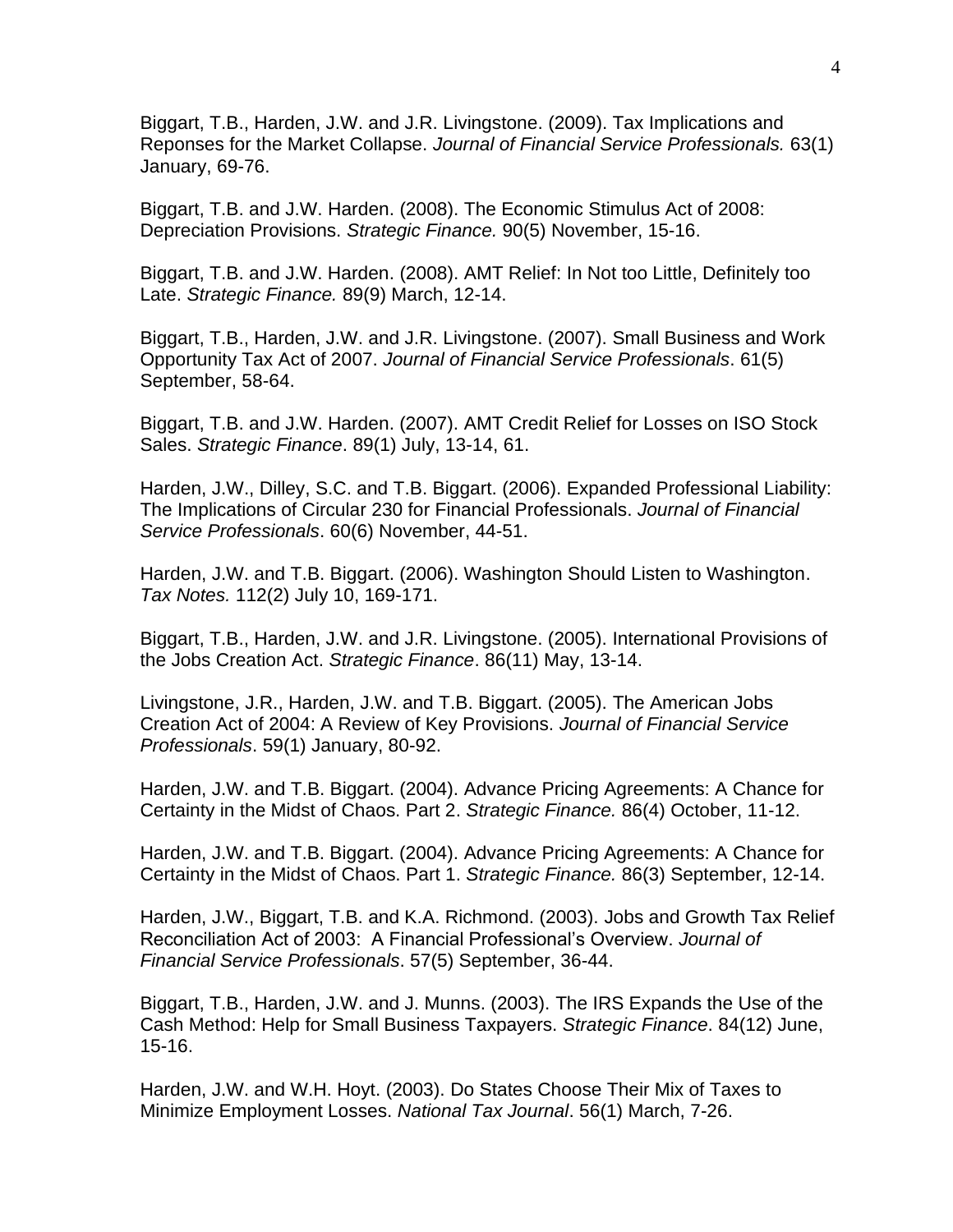Hulse, D.S. and J.W. Harden. (2003). Assisting Clients in College Education Funding Choices: A Framework for Comparing Alternatives. *Journal of Financial Service Professionals*. 57(1) January, 74-84.

Biggart, T.B., Harden, J.W. and R.L. Flanagan. (2002). State Taxation of Electronic Retailers. *Strategic Finance*. 83(12) June, 17-18.

Biggart, T.B., Harden, J.W. and R.L. Flanagan. (2002). Tax and Cost Implications for Retailers: Comparing Electronic-only Retailers with Bricks-and-Clicks and Bricksand-Mortar. *State Tax Notes*. 24(1) April 1, 63-68.

Biggart, T.B. and J.W. Harden. (2001). New Tax Law Benefits Business. *Strategic Finance*. 83(4) October, 46-50.

Biggart, T.B. and J.W. Harden. (2001). Thanks to the IRS for Facilitating ISO 9000 Compliance. *Strategic Finance*. 82(12) June, 16-18.

Frank, K.E. and J.W. Harden. (2001). Corporate Restructurings: A Comparison of Equity Carve-outs and Spin-offs. *Journal of Business Finance and Accounting*. 28(3- 4) April/May, 503-529.

Cassill, A.D. and J.W. Harden. (2001). Improving Effective Estate Planning for Family-Owned Businesses. *Journal of Financial Service Professionals*. 55(1) January, 56-65.

Cassill, A.D. and J.W. Harden. (2000). Coming Clean About the Repeal of the Estate Tax. *Tax Notes*. 88(1) July 3, 131-132.

Harden, J.W. and D.S. Hulse. (2000). Analyzing the Tax Effects of Distributions of Employer Stock from Qualified Retirement Plans. *Journal of Financial Service Professionals*. 54(4) July, 44-51.

Harden, J.W. and T.B. Biggart. (2000). Tax Internet Sales? The Issue is Not So Black and White. *Tax Notes*. 87(5) May 1, 705-710.

 (Reprinted in Its Entirety.) *State Tax Notes*. September 4, 641- 645.

(Reprinted in Its Entirety.) *Tax Notes International*. 21(17) September 11, 1215-1221.

Jameson, M., Harden, J.W. and R.A. Aalberts. (1999). Taxation Policy Toward Slotting Fees: Implications for Economic Efficiency. *Tax Notes*. 83(2) April 12, 291- 296.

Aalberts, R.A. and J.W. Harden (1998). Slotting Fees: Should They Be Expensed or Capitalized. *Tax Adviser*. 29(8) August, 528-531.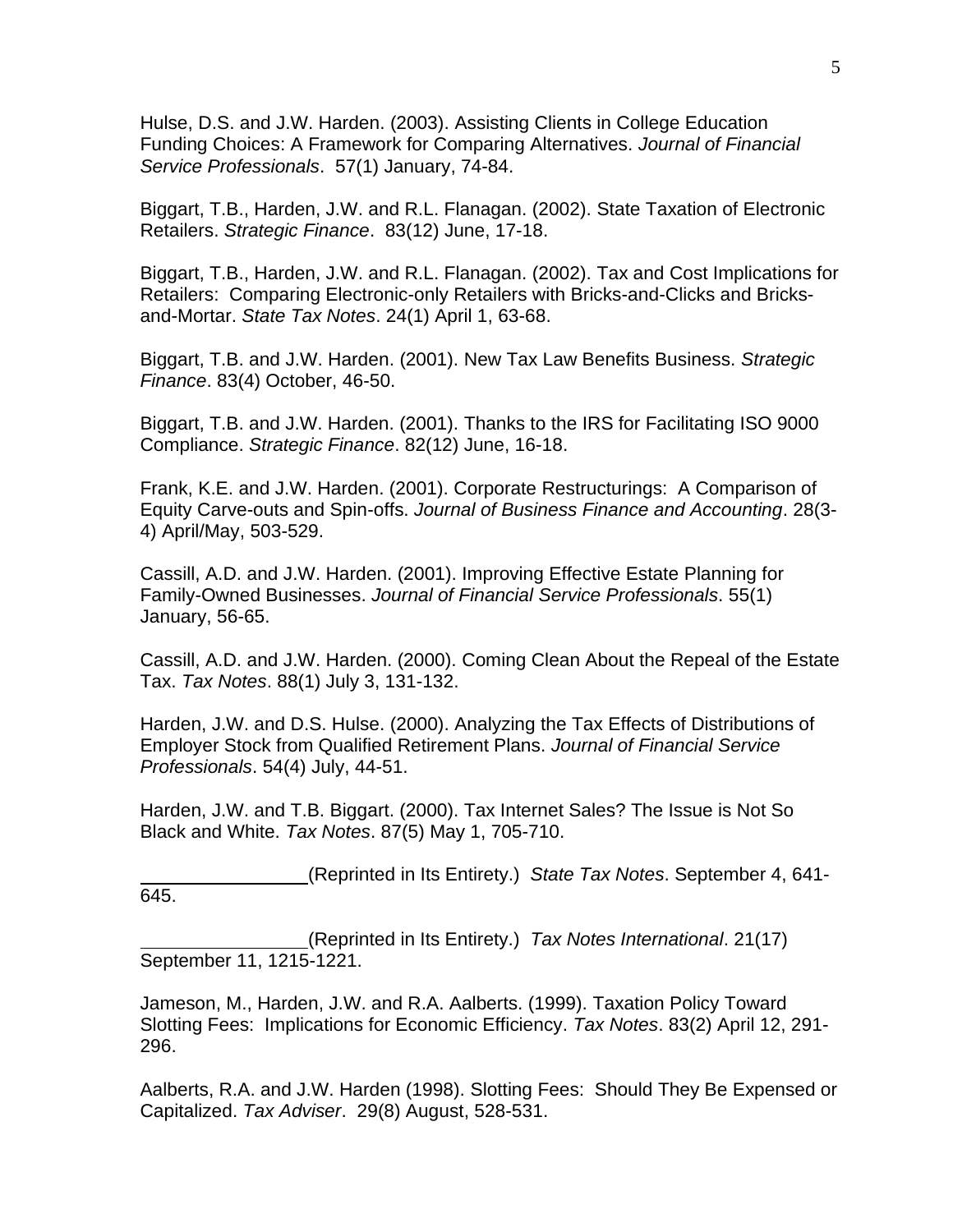Hulse, D.S. and J.W. Harden. (1998). Reducing the Tax Burden of Transfers to Charities. *Journal of the American Society of CLU and ChFC*. 52(1) January, 46-52.

# **Working Papers**

"Tax Savings for a Charitable Taxpayer Over Age 70½: Donate Directly from an IRA or Donate Appreciated Securities?" (with Greg Geisler).

## **Newspaper Articles**

"Pros and cons of Internet Tax Worth a Close Look." *The Business Journal*. Volume 2, Number 40, June 9, 2000, 39.

# **Presentations-Congressional**

Presented Invited Testimony before the Subcommittee on Oversight of the House Ways and Means Committee. Hearing on Internet Tax Issues. (with Tim Biggart) May 16, 2000. Serial 106-81.

## **Presentations-Academic**

"Consumer Reactions to Tax Avoidance – Evidence from the United States and Germany." (with Inga Hardeck and David Upton) February, 2019, American Taxation Association Midyear Meeting, Washington, D.C.

"Consumer Reactions to Tax Avoidance – Evidence from the United States and Germany." (with Inga Hardeck and David Upton) June, 2018, 10th Annual Behavioral Tax Symposium, Washington, D.C.

"A Cross-Cultural Experimental Analysis of the Effect of Corporate Tax Strategy on Consumer Behavior." (with Inga Hardeck and David Upton) June, 2016, (proposal) 8th Annual Behavioral Tax Symposium, Reston, VA.

"MSA Location and the Impact of State Taxes on Employment and Population: A Comparison of Border and Interior MSA's" (with William Hoyt) November, 2004, National Tax Association Meeting.

"Perceived Usefulness of Strategic Performance Measurement Systems in a Competitive Retail Environment" (with Laurie McWhorter, Tim Biggart and Rich Flanagan) November, 2004, ABO Conference.

"The Impact of State Taxes on Border Employment in Multi-State MSA's." (with Bill Hoyt) November, 2001, National Tax Association Meeting.

# **Teaching – Executive MBA**

# **ESA Graduate Business School – Grenoble, France**

Visiting Professor of Management Accounting, January 2001, April 2002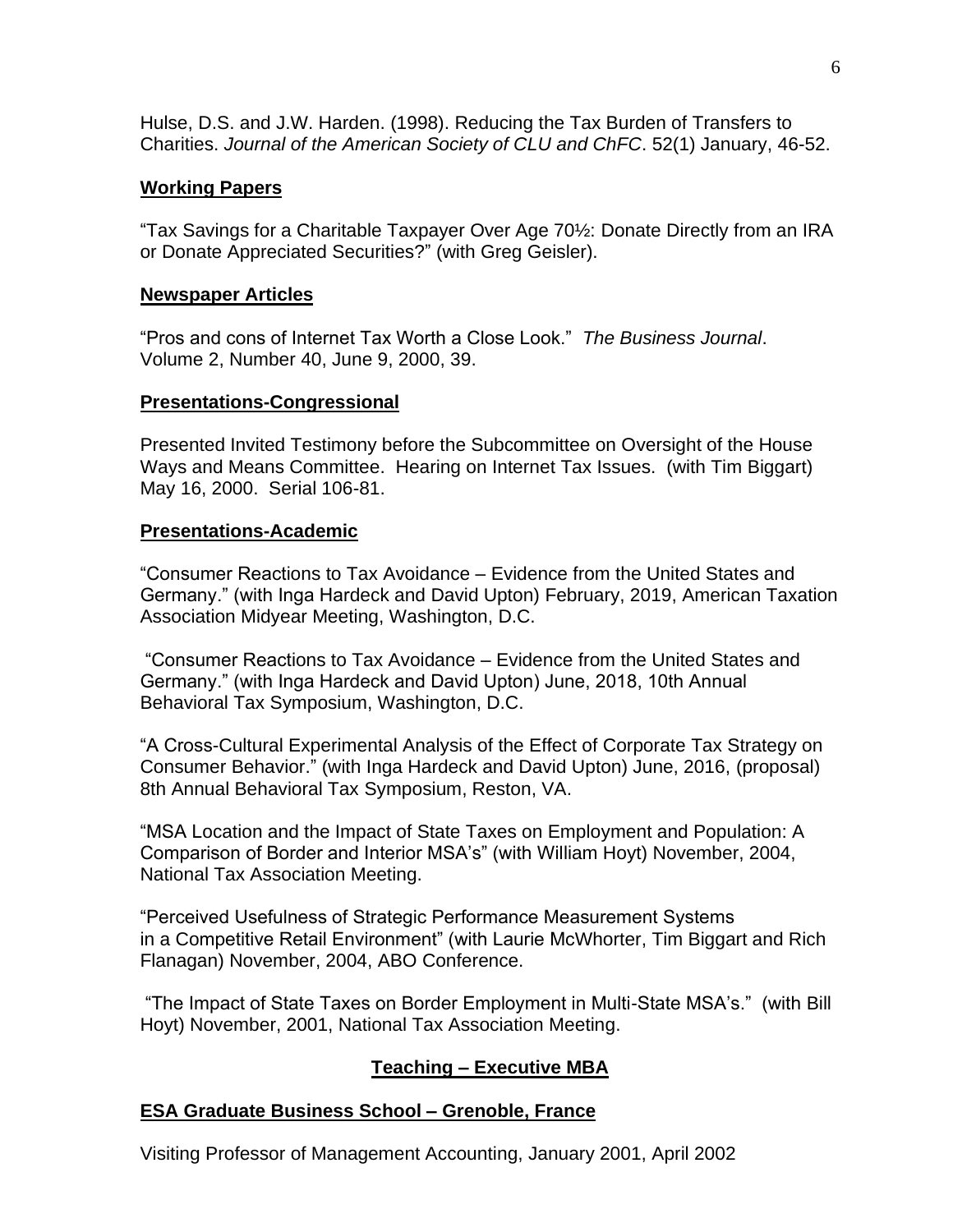# **Teaching – Accounting and MBA**

# **University of North Carolina at Greensboro**

ACC 201 Financial Accounting ACC 202 Managerial Accounting ACC 218 Financial Accounting (for ACC majors) ACC 318 Intermediate Accounting ACC 330 Cost Accounting ACC 420\* Federal Tax Concepts ACC 450 Accounting Ethics and International Business ACC 600 Tax Research and Procedures ACC 642 Specialized Accounting Entities ACC 651\* Introduction to Business Entity Taxation ACC 655 Taxation of Corporations and Shareholders ACC 656 Taxation of Flow-through Entities MBA 602 Analysis and Interpretation of Financial Statements MBA 612 Cost Management Systems MBA 686 Tax Strategy MBA 695 U.S. Taxation of International Activities MBA 695 Issues in Value Based Management MBA 702\*\* Financial and Managerial Accounting for MBAs

\*Current course responsibilities in 2018

\*\*Developed and Taught as a distance learning course using web-delivery Summer 2015, 2016.

## **University of Nevada Las Vegas**

ACC 401/601 Intermediate Accounting I

# **Teaching – Professional Accounting Education**

## **AICPA and Surgent McCoy**

Federal Tax Update\*\*\* Corporate Taxation Choice of Entity LLC and Partnership Taxation S Corporation Taxation Individual Income Taxation Financial Planning Multistate Income Taxation

\*\*\*Course author for AICPA 2007 – 2012 Instructor for AICPA from 2002 – continues Instructor for Surgent McCoy from 2012 - continues